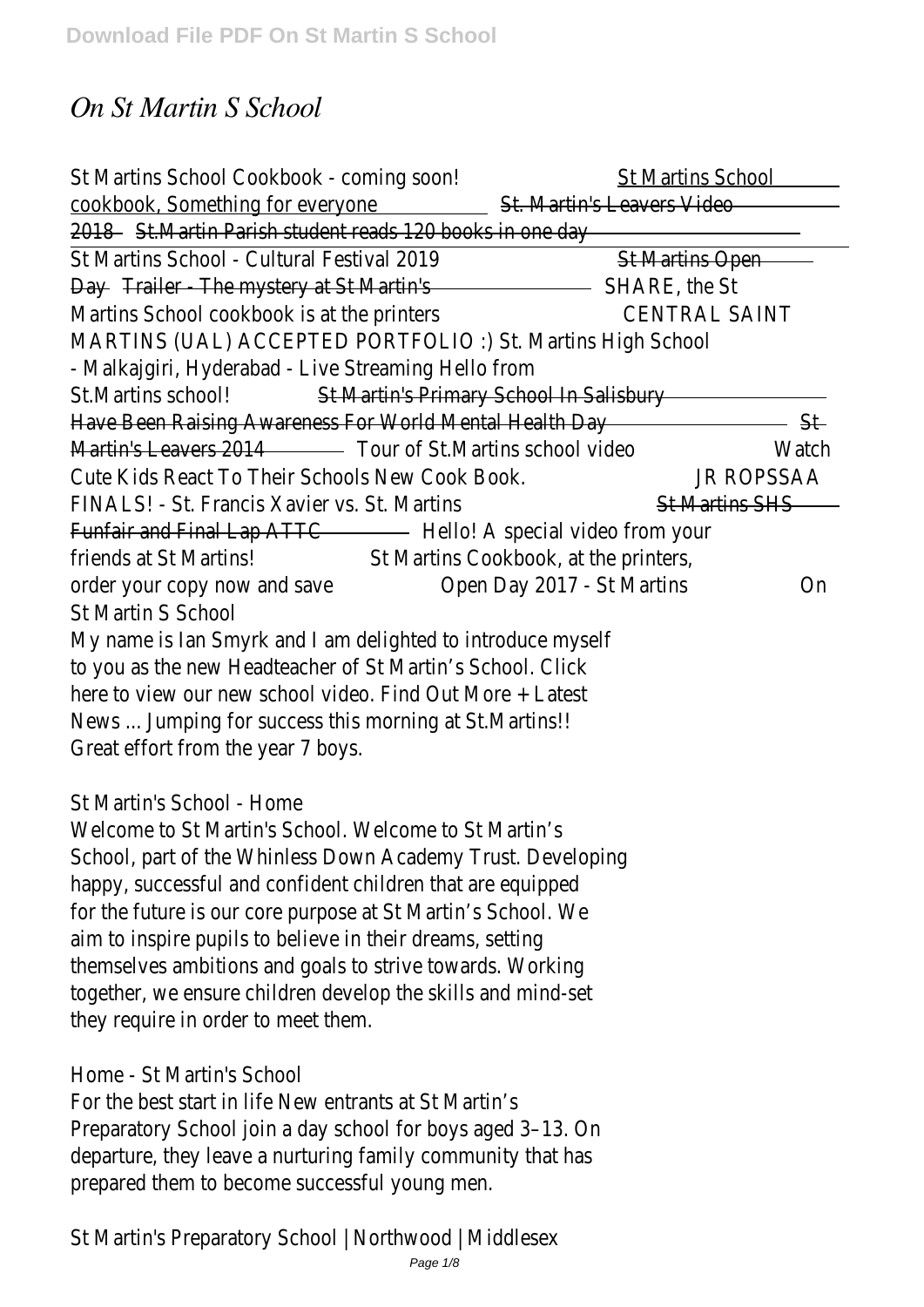St Martin's School Welcome to St Martin's We are a happy, family-owned independent preparatory school for boys and girls aged 4–11 years. We understand that one of the most important decisions you will make as a parent is choosing the right school for your child.

#### Homepage - St Martin's School

Saint Martin's School. On 1 September 2020 Saint Martin's merged with Solihull to create a leading independent coeducational 3-18 day school on two campuses. Solihull Preparatory School (3-11) is located on the Saint Martin's campus and Solihull Senior School (11-18) on the Warwick Road campus. To find out more about Solihull School visit www.solsch.org.uk, email admin@solsch.org.uk or call the Admissions Department on 0121 705 4273.

#### Saint Martin's School

St Martin's School is an exceptional educational community where we work together to inspire all students to be their very best. Our school is a place where the potential of every child and young person is recognised and where their skills, talents, ambitions and dreams are nurtured.

# St Martin's School - Home [Hafan]

St Martin's school provides an excellent, academic education together with a stimulating, creative curriculum. Emphasis is placed on the development of each child. Pupils are encouraged to develop personal skills and talents in order to fulfil their potential. We encourage self-motivation and self-reliance, particularly in relation to academic challenge.

#### St. Martin's School – Mill Hill, London

The motto of the Dominican Order is Veritas (which means Truth). The Dominican tradition is to teach "all that is true, all that is noble, all that is just and pure, all that is loveable and gracious, what is excellent and admirable" (St. Paul to the Philippians 4:8). Saint Martin's therefore, a school in the Dominican Tradition, seeks to pass on to its pupils not only a high quality academic education but also values for living life in a way that shows respect for what is noble and true.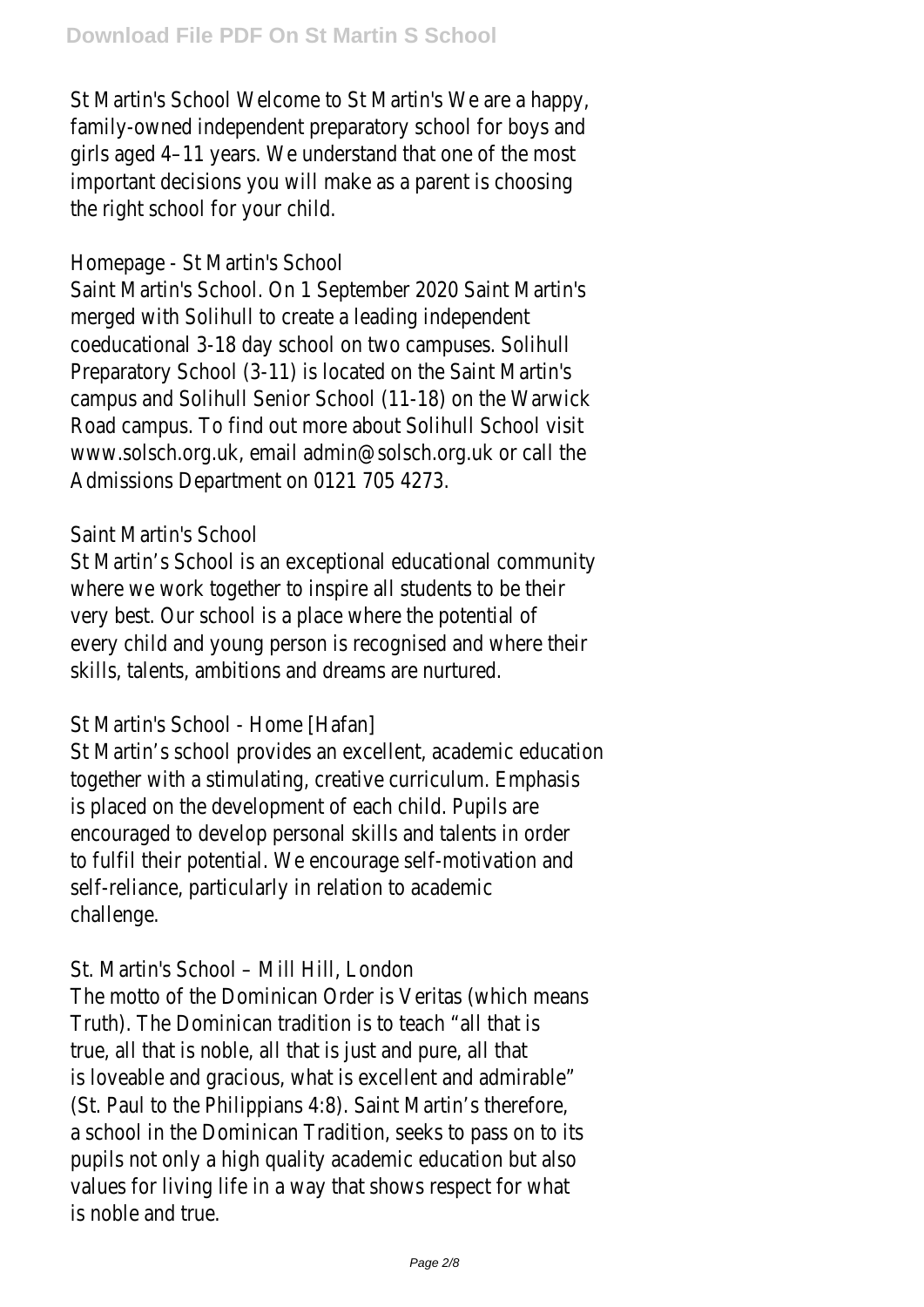#### Saint Martin's Catholic Academy

ST MARTIN'S SCHOOL MORE THAN AN EDUCATION - A WAY OF LIFE As an independent, diverse, co-educational boarding school, St Martin's is especially valued by parents who seek for their children an academic environment in which Anglican Christian standards are reflected.

#### Home - St Martin's School

Student life Central Saint Martins is alive with different ways of thinking, making and doing. Across art, design and performance, our students create the ideas, materials and actions for a better future.

Central Saint Martins | Central Saint Martins St Martin's Garden Primary School is a caring, vibrant and ambitious non-denominational school for 4-11-year-olds, set in amazing grounds in Odd Down, Bath.

Welcome to St Martin's Garden Primary School St Martins is an outstanding school catering for students aged 11 – 19 years with additional learning needs.

St Martins School Derby | Special Educational Needs | SEN At St Martin`s Primary School, we believe that learning and teaching are interactive. We are determined to teach children how to learn to learn in order to become independent learners and develop skills for life-long learning. We believe children learn better when they are excited and engaged through excellent teaching which challenges them and shows them what they can do; learning that develops and stretches them, and excites their imagination.

St Martins Primary School – Guernsey

St Martin's C of E Primary School Ranmore Road Dorking Surrey RH4 1HW Tel: 01306 883474 Email: Office@stmps.uk

# St Martin's C of E Primary School

Quotes from our children about St Martin's School: We have learnt to be inventors, to work as a team and to use our imaginations. At my old school we didn't do fun activities, now we work really hard in the morning and do fun stuff in the afternoon. I have lots to talk about when I go home, I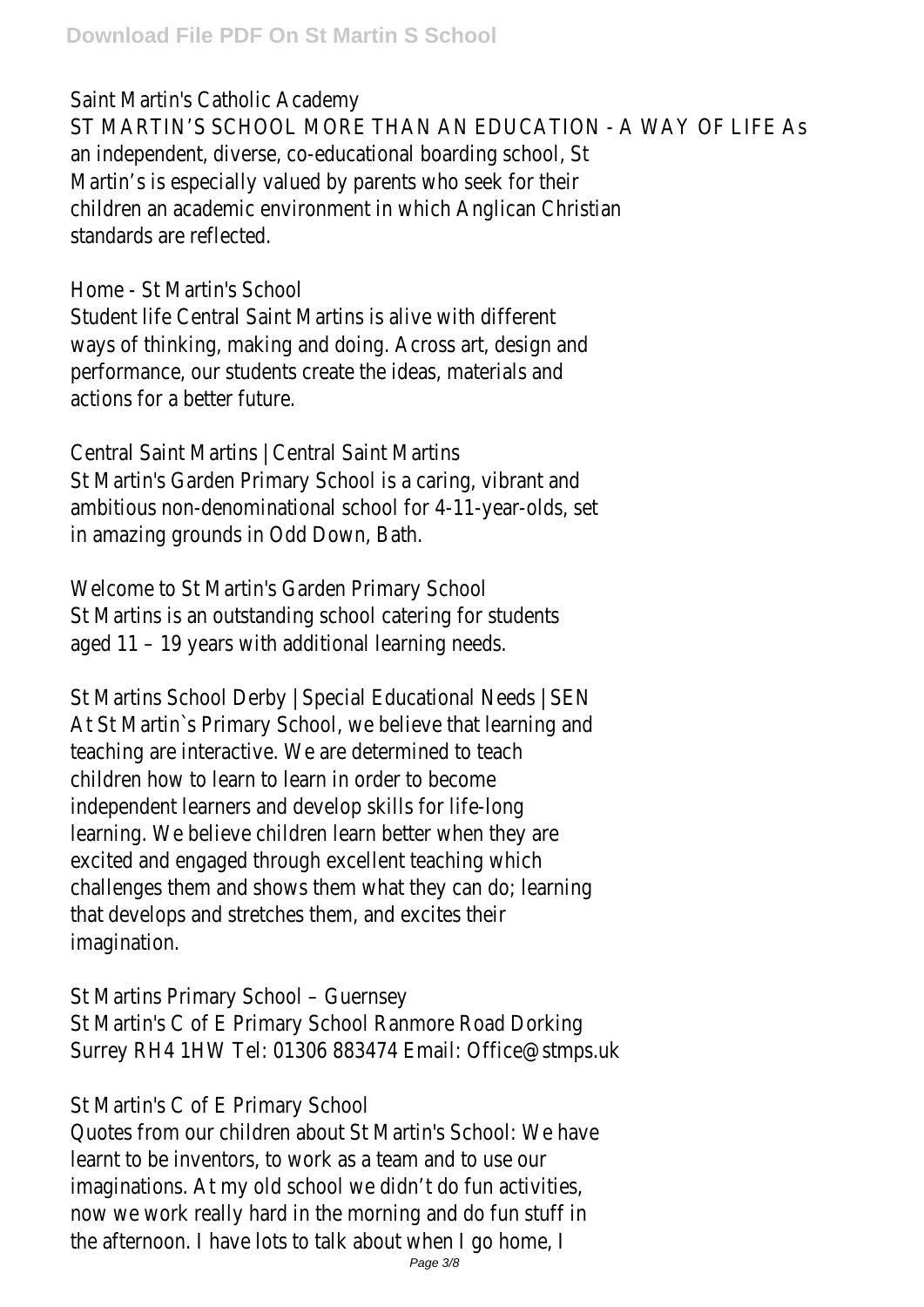love telling people what we've been doing.

St. Martin's C of E Primary school – St. Martin's C of E ... The St. Martin's High School, Balanagar founded in 1982, pioneer in St. Martin's Children's Education Society, Hyderabad is affiliated to the Council for the Indian School Certificate Examinations [ICSE], New Delhi & recognized by Government of Andhra Pradesh.

::St.Martin's High School::Home Page How real people said about ST. MARTIN'S CONVENT SCHOOL. Peter Packer. There are many variations of passages of Lorem Ipsum available, but the majority have suffered alteration in some form, by injected humour, or randomised words. 0242576198. Info@stmartinsconvent.com. Facebook-f Twitter Google-plus-g Pinterest. Usefull Links.

ST. MARTIN'S CONVENT SCHOOL – Zimbabwe

St Martin's is committed to safeguarding and promoting the welfare of children and applicants must be willing to undergo child protection screening, including checks with past employers and the Disclosure and Barring Service.

| St Martins School Cookbook - coming soon!                       | <b>St Martins School</b>         |  |
|-----------------------------------------------------------------|----------------------------------|--|
| cookbook, Something for everyone                                | St. Martin's Leavers Video       |  |
| 2018 St. Martin Parish student reads 120 books in one day       |                                  |  |
| St Martins School - Cultural Festival 2019                      | <b>St Martins Open</b>           |  |
| Day Trailer - The mystery at St Martin's                        | SHARE, the St                    |  |
| Martins School cookbook is at the printers                      | <b>CENTRAL SAINT</b>             |  |
| MARTINS (UAL) ACCEPTED PORTFOLIO :) St. Martins High School     |                                  |  |
| - Malkajgiri, Hyderabad - Live Streaming Hello from             |                                  |  |
| St.Martins school!<br>St Martin's Primary School In Salisbury   |                                  |  |
| Have Been Raising Awareness For World Mental Health Day<br>St   |                                  |  |
| Martin's Leavers 2014 Tour of St. Martins school video          | Watch                            |  |
| Cute Kids React To Their Schools New Cook Book.                 | <b>JR ROPSSAA</b>                |  |
| FINALS! - St. Francis Xavier vs. St. Martins                    | <b>St Martins SHS</b>            |  |
| Funfair and Final Lap ATTC The Hello! A special video from your |                                  |  |
| friends at St Martins!<br>St Martins Cookbook, at the printers, |                                  |  |
| order your copy now and save                                    | Open Day 2017 - St Martins<br>0n |  |
| <b>St Martin S School</b>                                       |                                  |  |
| My name is lan Smyrk and I am delighted to introduce myself     |                                  |  |
| Page 4/8                                                        |                                  |  |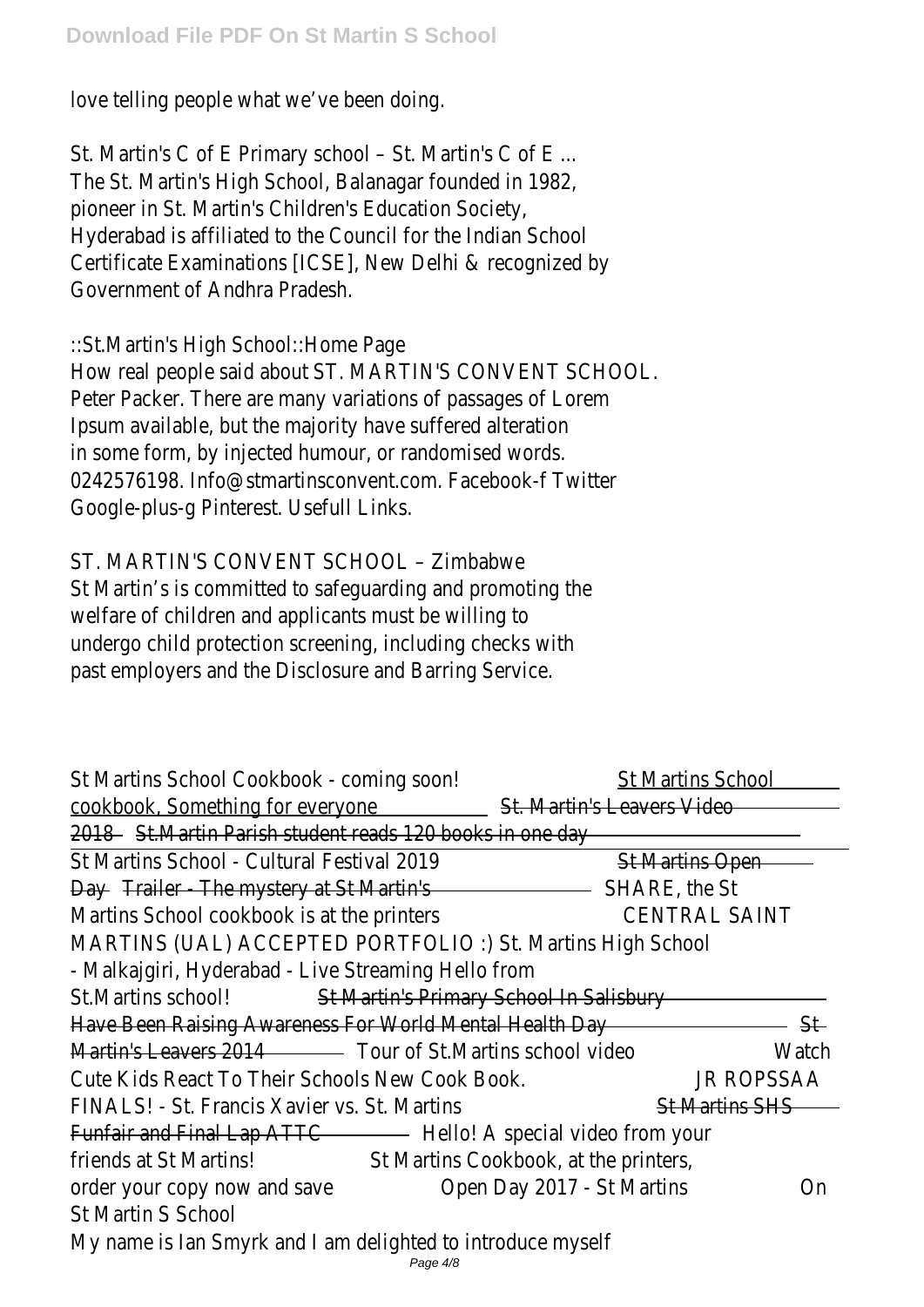to you as the new Headteacher of St Martin's School. Click here to view our new school video. Find Out More + Latest News ... Jumping for success this morning at St.Martins!! Great effort from the year 7 boys.

#### St Martin's School - Home

Welcome to St Martin's School. Welcome to St Martin's School, part of the Whinless Down Academy Trust. Developing happy, successful and confident children that are equipped for the future is our core purpose at St Martin's School. We aim to inspire pupils to believe in their dreams, setting themselves ambitions and goals to strive towards. Working together, we ensure children develop the skills and mind-set they require in order to meet them.

# Home - St Martin's School

For the best start in life New entrants at St Martin's Preparatory School join a day school for boys aged 3–13. On departure, they leave a nurturing family community that has prepared them to become successful young men.

St Martin's Preparatory School | Northwood | Middlesex St Martin's School Welcome to St Martin's We are a happy, family-owned independent preparatory school for boys and girls aged 4–11 years. We understand that one of the most important decisions you will make as a parent is choosing the right school for your child.

# Homepage - St Martin's School

Saint Martin's School. On 1 September 2020 Saint Martin's merged with Solihull to create a leading independent coeducational 3-18 day school on two campuses. Solihull Preparatory School (3-11) is located on the Saint Martin's campus and Solihull Senior School (11-18) on the Warwick Road campus. To find out more about Solihull School visit www.solsch.org.uk, email admin@solsch.org.uk or call the Admissions Department on 0121 705 4273.

# Saint Martin's School

St Martin's School is an exceptional educational community where we work together to inspire all students to be their very best. Our school is a place where the potential of every child and young person is recognised and where their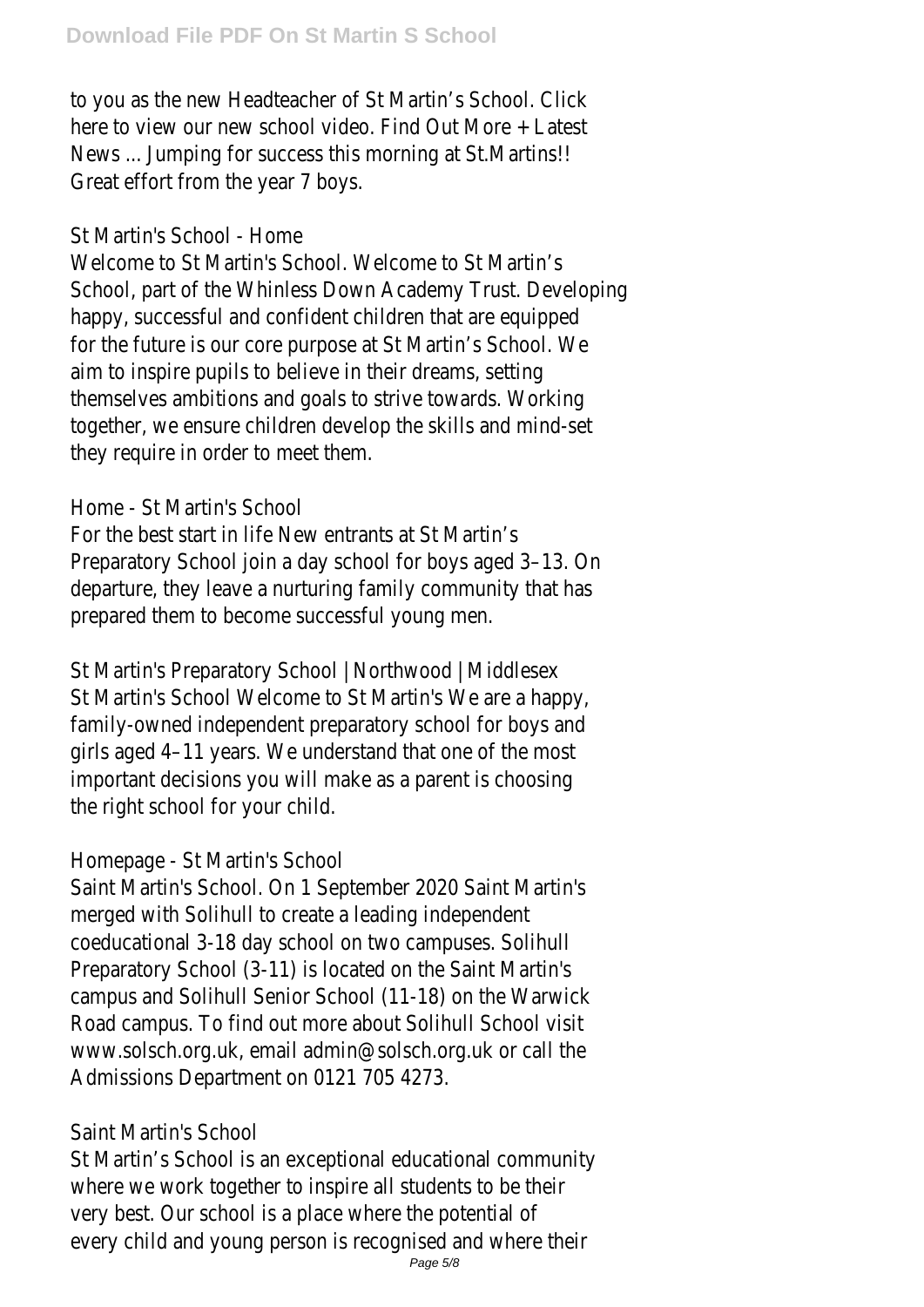skills, talents, ambitions and dreams are nurtured.

# St Martin's School - Home [Hafan]

St Martin's school provides an excellent, academic education together with a stimulating, creative curriculum. Emphasis is placed on the development of each child. Pupils are encouraged to develop personal skills and talents in order to fulfil their potential. We encourage self-motivation and self-reliance, particularly in relation to academic challenge.

# St. Martin's School – Mill Hill, London

The motto of the Dominican Order is Veritas (which means Truth). The Dominican tradition is to teach "all that is true, all that is noble, all that is just and pure, all that is loveable and gracious, what is excellent and admirable" (St. Paul to the Philippians 4:8). Saint Martin's therefore, a school in the Dominican Tradition, seeks to pass on to its pupils not only a high quality academic education but also values for living life in a way that shows respect for what is noble and true.

# Saint Martin's Catholic Academy

ST MARTIN'S SCHOOL MORE THAN AN EDUCATION - A WAY OF LIFE As an independent, diverse, co-educational boarding school, St Martin's is especially valued by parents who seek for their children an academic environment in which Anglican Christian standards are reflected.

# Home - St Martin's School

Student life Central Saint Martins is alive with different ways of thinking, making and doing. Across art, design and performance, our students create the ideas, materials and actions for a better future.

Central Saint Martins | Central Saint Martins St Martin's Garden Primary School is a caring, vibrant and ambitious non-denominational school for 4-11-year-olds, set in amazing grounds in Odd Down, Bath.

Welcome to St Martin's Garden Primary School St Martins is an outstanding school catering for students aged 11 – 19 years with additional learning needs.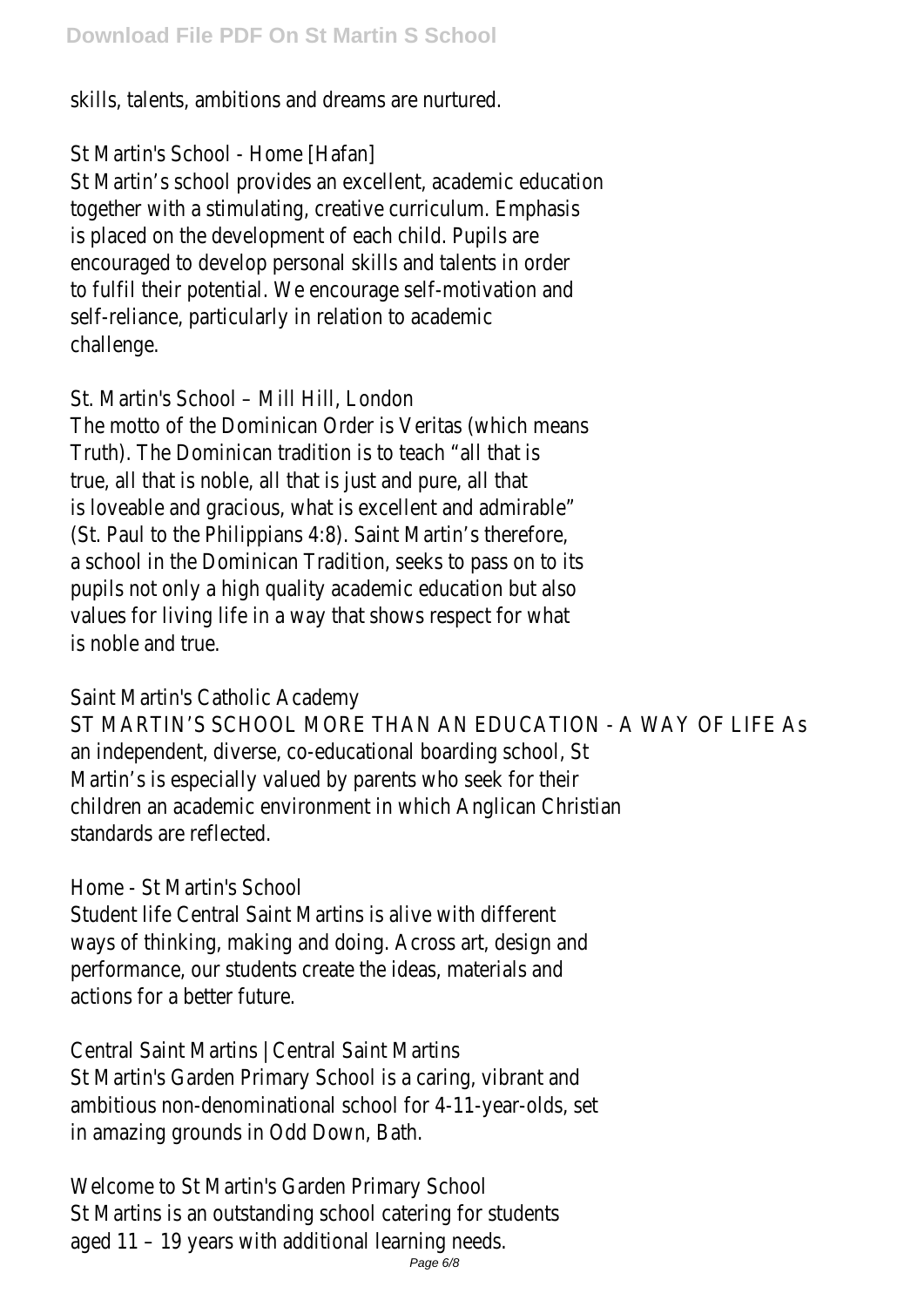St Martins School Derby | Special Educational Needs | SEN At St Martin`s Primary School, we believe that learning and teaching are interactive. We are determined to teach children how to learn to learn in order to become independent learners and develop skills for life-long learning. We believe children learn better when they are excited and engaged through excellent teaching which challenges them and shows them what they can do; learning that develops and stretches them, and excites their imagination.

St Martins Primary School – Guernsey

St Martin's C of E Primary School Ranmore Road Dorking Surrey RH4 1HW Tel: 01306 883474 Email: Office@stmps.uk

St Martin's C of E Primary School

Quotes from our children about St Martin's School: We have learnt to be inventors, to work as a team and to use our imaginations. At my old school we didn't do fun activities, now we work really hard in the morning and do fun stuff in the afternoon. I have lots to talk about when I go home, I love telling people what we've been doing.

St. Martin's C of E Primary school – St. Martin's C of E ... The St. Martin's High School, Balanagar founded in 1982, pioneer in St. Martin's Children's Education Society, Hyderabad is affiliated to the Council for the Indian School Certificate Examinations [ICSE], New Delhi & recognized by Government of Andhra Pradesh.

# ::St.Martin's High School::Home Page

How real people said about ST. MARTIN'S CONVENT SCHOOL. Peter Packer. There are many variations of passages of Lorem Ipsum available, but the majority have suffered alteration in some form, by injected humour, or randomised words. 0242576198. Info@stmartinsconvent.com. Facebook-f Twitter Google-plus-g Pinterest. Usefull Links.

ST. MARTIN'S CONVENT SCHOOL – Zimbabwe St Martin's is committed to safeguarding and promoting the welfare of children and applicants must be willing to undergo child protection screening, including checks with Page 7/8